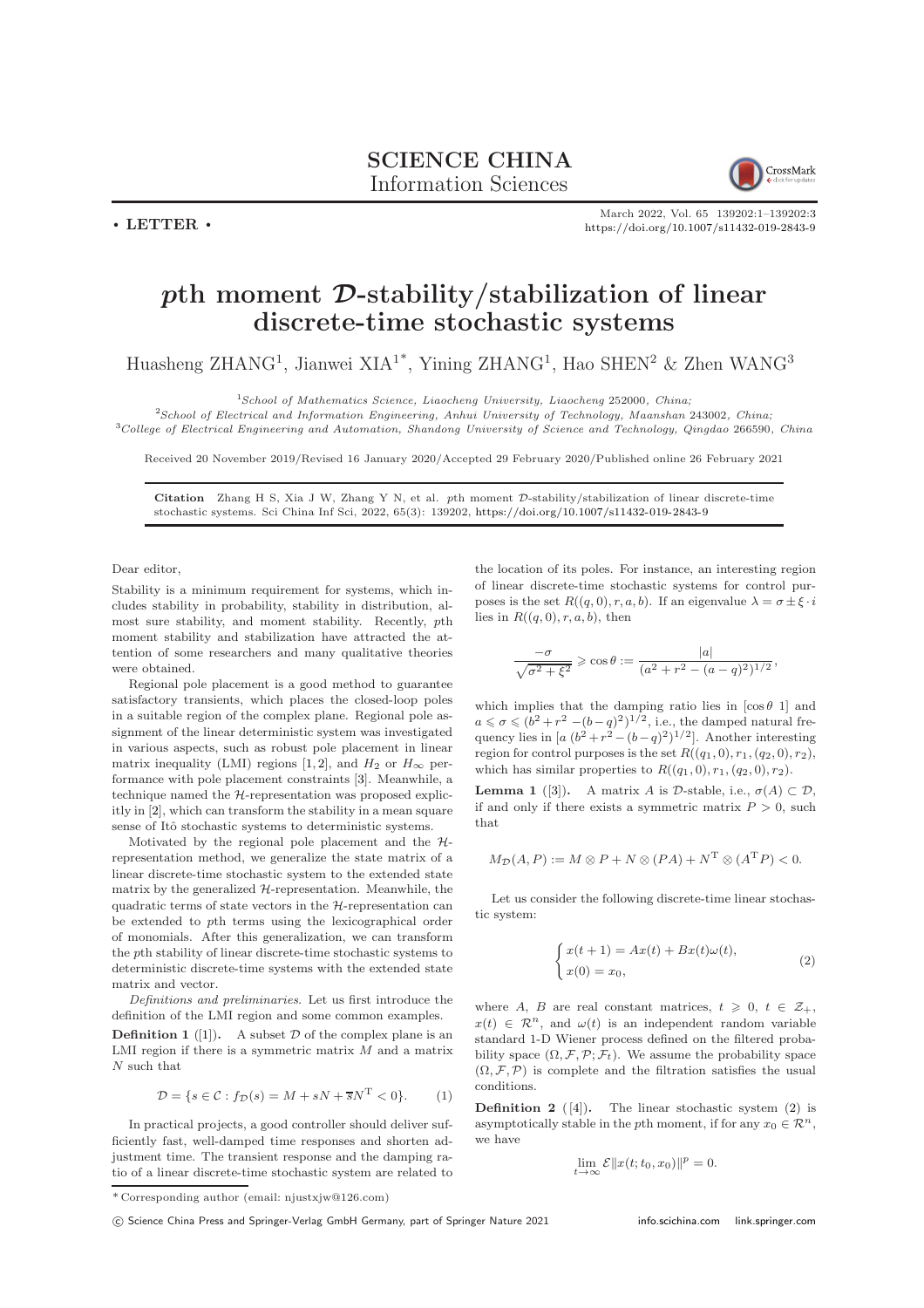**Definition 3** ([\[5\]](#page-2-5)). Power vector  $x^{\{m\}}$  is a vector of form

$$
\begin{pmatrix}\nx_1 \\
x_2 \\
\vdots \\
x_n\n\end{pmatrix}^{m} = \begin{pmatrix}\nx_1(x_1, \dots, x_n)^{T\{m-1\}} \\
x_2(x_2, \dots, x_n)^{T\{m-1\}} \\
\vdots \\
x_{n-1}(x_{n-1}, x_n)^{T\{m-1\}} \\
\vdots \\
x_n(x_n)^{T\{m-1\}}\n\end{pmatrix}, \quad m > 0,
$$
\n
$$
x_n(x_n)^{T\{m-1\}}
$$
\notherwise,

where  $x = (x_1, x_2, \ldots, x_n)$ .

**Definition 4** ([\[6\]](#page-2-6)). Assuming  $A \in \mathbb{R}^{m \times n}$ , the Moore-Penrose generalized inverse matrix is a unique matrix  $A^\dagger$   $\in$  $\mathcal{R}^{n \times m}$  satisfying

$$
AA^{\dagger}A = A, A^{\dagger}AA^{\dagger} = A^{\dagger},
$$
  

$$
(AA^{\dagger})^{\mathrm{T}} = AA^{\dagger}, (A^{\dagger}A)^{\mathrm{T}} = A^{\dagger}A.
$$

Now let us investigate the pth moment D-stability and D-stabilization.

Theorem 1. The linear stochastic system [\(2\)](#page-0-0) is asymptotically stable in pth  $(p > 1)$  moment if and only if the following deterministic system

$$
\begin{cases} X^{\{p\}}(t+1) = \hat{A}_{n \cdot p} X^{\{p\}}(t), \\ X^{\{p\}}(0) = X_0^{\{p\}} \end{cases}
$$
 (3)

is asymptotically stable, where

$$
\hat{B}_{n \cdot p-1} = H_{n \cdot p-1}^{\dagger}(\hat{A}_{n \cdot p-2} \otimes B + \hat{B}_{n \cdot p-2} \otimes A) H_{n \cdot p-1},
$$
  

$$
\hat{A}_{n \cdot p} = H_{n \cdot p}^{\dagger}(\hat{A}_{n \cdot p-1} \otimes A + \hat{B}_{n \cdot p-1} \otimes B) H_{n \cdot p}.
$$

In other words, the sufficient and necessary condition for asymptotical stability in the pth moment of system [\(2\)](#page-0-0) is

<span id="page-1-0"></span>
$$
\hat{A}_{n \cdot p} P \hat{A}_{n \cdot p}^{\mathrm{T}} - P < 0,\tag{4}
$$

$$
\mathcal{L}^{\mathcal{L}}
$$

$$
\hat{A}_{n\cdot p} P \hat{A}_{n\cdot p}^{\mathrm{T}} - P = -Q,\tag{5}
$$

or

or

$$
\sigma(\hat{A}_{n\cdot p}) \subset (0,1),\tag{6}
$$

where  $P > 0$ ,  $Q > 0$ .

Proof. See Appendix A.

Remark 1. Based on the power vector and the generalized H-representation method, we transformed the asymptotical stability in the pth moment of stochastic systems into the asymptotical stability of the deterministic systems, which can be dealt with the Lyapunov direct method and Hurwitz or eigenvalue criterion. Theorem 1 generalized the mean square stability of the discrete-time stochastic system through the H-representation method to asymptotic stability in the pth moment of the discrete-time stochastic system.

As a special case of the pth moment asymptotic stability, the sufficient and necessary conditions of the mean square stability of the discrete-time stochastic system can be presented by Corollary 1.

Corollary 1. The discrete linear stochastic system [\(2\)](#page-0-0) is asymptotically stable in the mean square if and only if the following deterministic system

$$
\begin{cases} X^{\{2\}}(t+1) = \hat{A}_{n\cdot 2} X^{\{2\}}(t), \\ X^{\{2\}}(0) = X_0^{\{2\}} \end{cases} \tag{7}
$$

is asymptotically stable, where

$$
\hat{A}_{n\cdot 2} = H_{n\cdot 2}^{\dagger}(A \otimes A + B \otimes B)H_{n\cdot 2}.
$$
 (8)

In other words, the sufficient and necessary condition for asymptotical stability in the pth moment of system [\(2\)](#page-0-0) is

$$
\hat{A}_{n\cdot 2} P \hat{A}_{n\cdot 2}^{\mathrm{T}} - P < 0,\tag{9}
$$

or

or

$$
\hat{A}_{n\cdot 2} P \hat{A}_{n\cdot 2}^{\mathrm{T}} - P = -Q,\tag{10}
$$

$$
\sigma(\hat{A}_{n\cdot 2}) \subset (0,1),\tag{11}
$$

where  $P > 0$ ,  $Q > 0$ .

**Definition 5.** For an LMI region  $D$  of the complex plane, the discrete-time linear stochastic system  $(2)$  is  $D$ -stable in the pth moment if the eigenvalues of  $\hat{A}_{n,p}$  lie in  $\mathcal{D}$ , i.e.,  $\sigma(\hat{A}_{n\cdot p}) \subset \mathcal{D}$ , and  $\sigma(\hat{A}_{n\cdot p})$  is called the pth moment pole.

In the following, we investigate the regional stability in the pth moment of a linear stochastic system. Based on Theorem 1 and Lemma 1, it can be easily generalized to the regional stability in the pth moment. We omit the proof and only list the result.

Theorem 2. The discrete-time linear stochastic system  $(2)$  is *pth D*-stable, if and only if there exists a symmetric matrix  $P > 0$ , such that

$$
M \otimes P + N \otimes (\hat{A}_{n \cdot p} P) + N^{\mathrm{T}} \otimes (\hat{A}_{n \cdot p} P)^{\mathrm{T}} < 0,
$$

where  $\hat{A}_{n \cdot p}$  is definited as [\(4\)](#page-1-0).

Appendix B shows the corollaries of Theorem 2.

The following shows how to use our main *-stable* results for pth D-stabilization purposes.

Definition 6. The linear stochastic system [\(2\)](#page-0-0) is a generalized pth  $\mathcal D$ -stabilization for the given sub-collection  $\mathcal D$  of C, if there exists a constant state feedback  $u = Kx$ , such that

$$
\begin{cases} dx(t) = (A + CK)x(t)dt + Bx(t)dw(t), \\ x(0) = x_0 \in \mathcal{R}^n, \end{cases}
$$
 (12)

is pth D-stable.

Theorem 3. The linear stochastic system [\(2\)](#page-0-0) is generalized as pth  $D$ -stabilizable, with a constant matrix  $K$  and symmetry matrix  $P > 0$ , such that

$$
\begin{bmatrix}\n-r\hat{P} & q\hat{P} + \Gamma + H_{n\cdot 2}^{\dagger} \\
\times (B \otimes B)H_{n\cdot 2}\hat{P} & \times (B \otimes B)H_{n\cdot 2}\hat{P} \\
\times (B \otimes B)H_{n\cdot 2})^{\text{T}} & -r\hat{P}\n\end{bmatrix} < 0, \quad (13)
$$

$$
\Gamma + \Gamma^{\mathrm{T}} + H_{n\cdot 2}^{\dagger} (B \otimes B) H_{n\cdot 2} \hat{P}
$$
  
+ 
$$
(\hat{P} H_{n\cdot 2}^{\dagger} (B \otimes B) H_{n\cdot 2})^{\mathrm{T}} - 2a \hat{P} > 0,
$$
 (14)

and

$$
\Gamma + \Gamma^{\rm T} + H_{n\cdot 2}^{\dagger} (B \otimes B) H_{n\cdot 2} \hat{P} + (\hat{P} H_{n\cdot 2}^{\dagger} (B \otimes B) H_{n\cdot 2})^{\rm T} - 2b \hat{P} < 0, \qquad (15)
$$